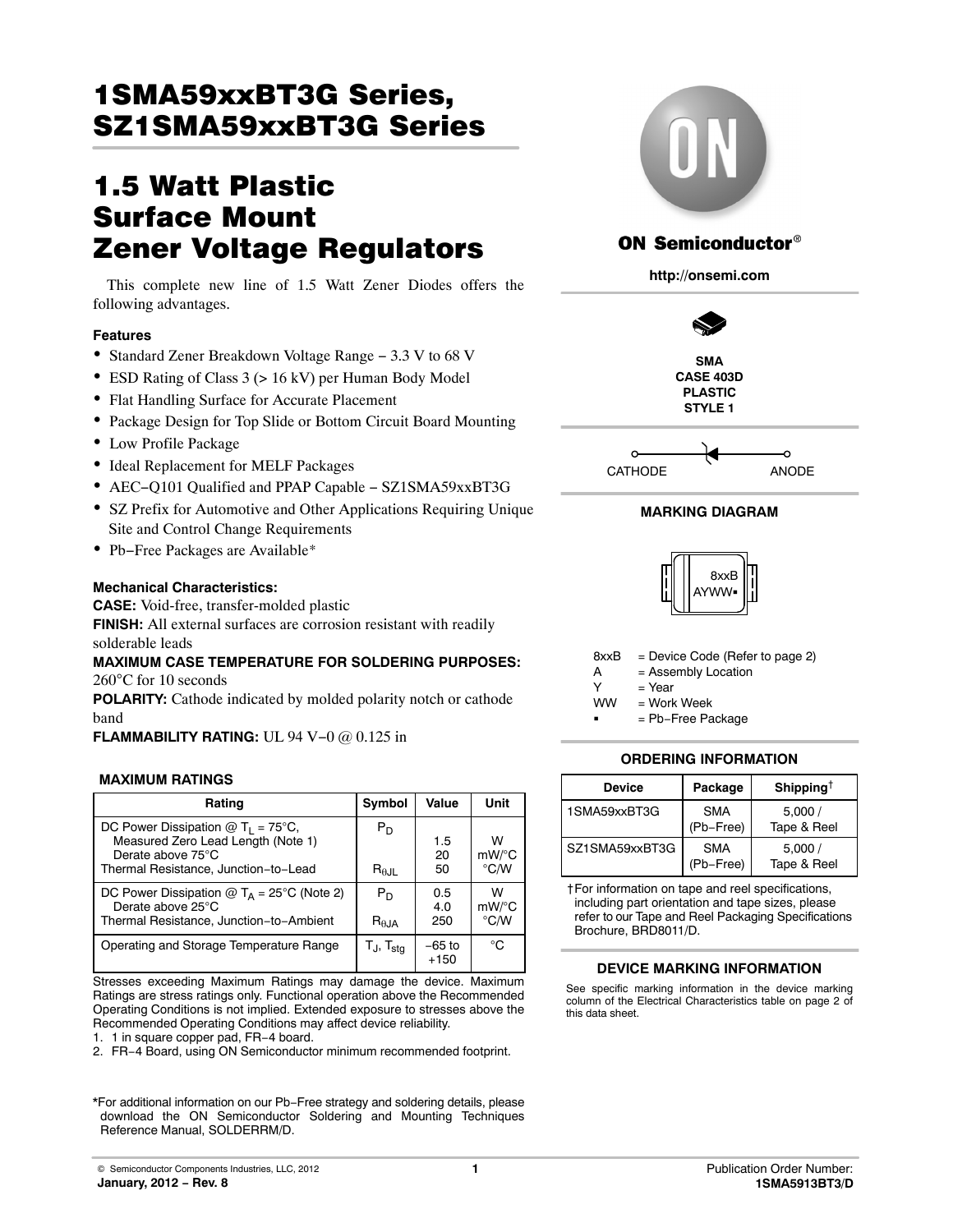## <span id="page-1-0"></span>**ELECTRICAL CHARACTERISTICS** (T<sub>A</sub> = 25°C unless

otherwise noted,  $V_F$  = 1.5 V Max.  $\omega$  I<sub>F</sub> = 200 mA for all types)

| Symbol         | <b>Parameter</b>                            |  |  |  |  |  |  |  |
|----------------|---------------------------------------------|--|--|--|--|--|--|--|
| V <sub>7</sub> | Reverse Zener Voltage $@$ $1_{7}$           |  |  |  |  |  |  |  |
| $I_{7T}$       | Reverse Current                             |  |  |  |  |  |  |  |
| $Z_{7T}$       | Maximum Zener Impedance $@$ I <sub>7T</sub> |  |  |  |  |  |  |  |
| lzk            | <b>Reverse Current</b>                      |  |  |  |  |  |  |  |
| $Z_{7K}$       | Maximum Zener Impedance $@$ $1_{7K}$        |  |  |  |  |  |  |  |
| l <sub>R</sub> | Reverse Leakage Current $@V_{B}$            |  |  |  |  |  |  |  |
| V <sub>R</sub> | Reverse Voltage                             |  |  |  |  |  |  |  |
| ΙF             | <b>Forward Current</b>                      |  |  |  |  |  |  |  |
| VF             | Forward Voltage $@$ I <sub>F</sub>          |  |  |  |  |  |  |  |
| <b>IzM</b>     | Maximum DC Zener Current                    |  |  |  |  |  |  |  |



## **ELECTRICAL CHARACTERISTICS** (T<sub>A</sub> = 25°C unless otherwise noted, V<sub>F</sub> = 1.5 V Max. @ I<sub>F</sub> = 200 mA for all types)

|                  |                | Zener Voltage (Note 4) |            |            |           | Zener Impedance     |          |             | <b>Leakage Current</b> |              |        |
|------------------|----------------|------------------------|------------|------------|-----------|---------------------|----------|-------------|------------------------|--------------|--------|
|                  | <b>Device</b>  | $V7$ (Volts)           |            | $@I_{ZT}$  | ZzT @ IzT | $Z_{ZK}$ @ $I_{ZK}$ |          | $I_R @ V_R$ |                        | <b>IzM</b>   |        |
| Device* (Note 3) | <b>Marking</b> | Min                    | <b>Nom</b> | <b>Max</b> | mA        | $\Omega$            | $\Omega$ | mA          | μA                     | <b>Volts</b> | mA(dc) |
| 1SMA5913BT3G     | 813B           | 3.13                   | 3.3        | 3.47       | 113.6     | 10                  | 500      | 1.0         | 50                     | 1.0          | 455    |
| 1SMA5914BT3G     | 814B           | 3.42                   | 3.6        | 3.78       | 104.2     | 9.0                 | 500      | 1.0         | 35.5                   | 1.0          | 417    |
| 1SMA5915BT3G     | 815B           | 3.70                   | 3.9        | 4.10       | 96.1      | 7.5                 | 500      | 1.0         | 12.5                   | 1.0          | 385    |
| 1SMA5916BT3G     | 816B           | 4.08                   | 4.3        | 4.52       | 87.2      | 6.0                 | 500      | 1.0         | 2.5                    | 1.0          | 349    |
| 1SMA5917BT3G     | 817B           | 4.46                   | 4.7        | 4.94       | 79.8      | 5.0                 | 500      | 1.0         | 2.5                    | 1.5          | 319    |
| 1SMA5918BT3G     | 818B           | 4.84                   | 5.1        | 5.36       | 73.5      | 4.0                 | 350      | 1.0         | 2.5                    | 2.0          | 294    |
| 1SMA5919BT3G     | 819B           | 5.32                   | 5.6        | 5.88       | 66.9      | 2.0                 | 250      | 1.0         | 2.5                    | 3.0          | 268    |
| 1SMA5920BT3G     | 820B           | 5.89                   | 6.2        | 6.51       | 60.5      | 2.0                 | 200      | 1.0         | 2.5                    | 4.0          | 242    |
| 1SMA5921BT3G     | 821B           | 6.46                   | 6.8        | 7.14       | 55.1      | 2.5                 | 200      | 1.0         | 2.5                    | 5.2          | 221    |
| 1SMA5922BT3G     | 822B           | 7.12                   | 7.5        | 7.88       | 50        | 3.0                 | 400      | 0.5         | 2.5                    | 6.0          | 200    |
| 1SMA5923BT3G     | 823B           | 7.79                   | 8.2        | 8.61       | 45.7      | 3.5                 | 400      | 0.5         | 2.5                    | 6.5          | 183    |
| 1SMA5924BT3G     | 824B           | 8.64                   | 9.1        | 9.56       | 41.2      | 4.0                 | 500      | 0.5         | 2.5                    | 7.0          | 165    |
| 1SMA5925BT3G     | 825B           | 9.5                    | 10         | 10.5       | 37.5      | 4.5                 | 500      | 0.25        | 2.5                    | 8.0          | 150    |
| 1SMA5926BT3G     | 826B           | 10.45                  | 11         | 11.55      | 34.1      | 5.5                 | 550      | 0.25        | 0.5                    | 8.4          | 136    |
| 1SMA5927BT3G     | 827B           | 11.4                   | 12         | 12.6       | 31.2      | 6.5                 | 550      | 0.25        | 0.5                    | 9.1          | 125    |
| 1SMA5928BT3G     | 828B           | 12.35                  | 13         | 13.65      | 28.8      | 7.0                 | 550      | 0.25        | 0.5                    | 9.9          | 115    |
| 1SMA5929BT3G     | 829B           | 14.25                  | 15         | 15.75      | 25        | 9.0                 | 600      | 0.25        | 0.5                    | 11.4         | 100    |
| 1SMA5930BT3G     | 830B           | 15.2                   | 16         | 16.8       | 23.4      | 10                  | 600      | 0.25        | 0.5                    | 12.2         | 94     |
| 1SMA5931BT3G     | 831B           | 17.1                   | 18         | 18.9       | 20.8      | 12                  | 650      | 0.25        | 0.5                    | 13.7         | 83     |
| 1SMA5932BT3G     | 832B           | 19                     | 20         | 21         | 18.7      | 14                  | 650      | 0.25        | 0.5                    | 15.2         | 75     |
| 1SMA5933BT3G     | 833B           | 20.9                   | 22         | 23.1       | 17        | 17.5                | 650      | 0.25        | 0.5                    | 16.7         | 68     |
| 1SMA5934BT3G     | 834B           | 22.8                   | 24         | 25.2       | 15.6      | 19                  | 700      | 0.25        | 0.5                    | 18.2         | 63     |
| 1SMA5935BT3G     | 835B           | 25.65                  | 27         | 28.35      | 13.9      | 23                  | 700      | 0.25        | 0.5                    | 20.6         | 56     |
| 1SMA5936BT3G     | 836B           | 28.5                   | 30         | 31.5       | 12.5      | 26                  | 750      | 0.25        | 0.5                    | 22.8         | 50     |
| 1SMA5937BT3G     | 837B           | 31.35                  | 33         | 34.65      | 11.4      | 33                  | 800      | 0.25        | 0.5                    | 25.1         | 45     |
| 1SMA5938BT3G     | 838B           | 34.2                   | 36         | 37.8       | 10.4      | 38                  | 850      | 0.25        | 0.5                    | 27.4         | 42     |
| 1SMA5939BT3G     | 839B           | 37.05                  | 39         | 40.95      | 9.6       | 45                  | 900      | 0.25        | 0.5                    | 29.7         | 38     |
| 1SMA5940BT3G     | 840B           | 40.85                  | 43         | 45.15      | 8.7       | 53                  | 950      | 0.25        | 0.5                    | 32.7         | 35     |
| 1SMA5941BT3G     | 841B           | 44.65                  | 47         | 49.35      | 8.0       | 67                  | 1000     | 0.25        | 0.5                    | 35.8         | 32     |
| 1SMA5942BT3G     | 842B           | 48.45                  | 51         | 53.55      | 7.3       | 70                  | 1100     | 0.25        | 0.5                    | 38.8         | 29     |
| 1SMA5943BT3G     | 843B           | 53.2                   | 56         | 58.8       | 6.7       | 86                  | 1300     | 0.25        | 0.5                    | 42.6         | 27     |
| 1SMA5944BT3G     | 844B           | 58.9                   | 62         | 65.1       | 6.0       | 100                 | 1500     | 0.25        | 0.5                    | 47.1         | 24     |
| 1SMA5945BT3G     | 845B           | 64.6                   | 68         | 71.4       | 5.5       | 120                 | 1700     | 0.25        | 0.5                    | 51.7         | 22     |

3. Tolerance and Voltage Regulation Designation - The type number listed indicates a tolerance of ±5%.

4.  $V_Z$  limits are to be guaranteed at thermal equilibrium.

\* Include SZ-prefix devices where applicable.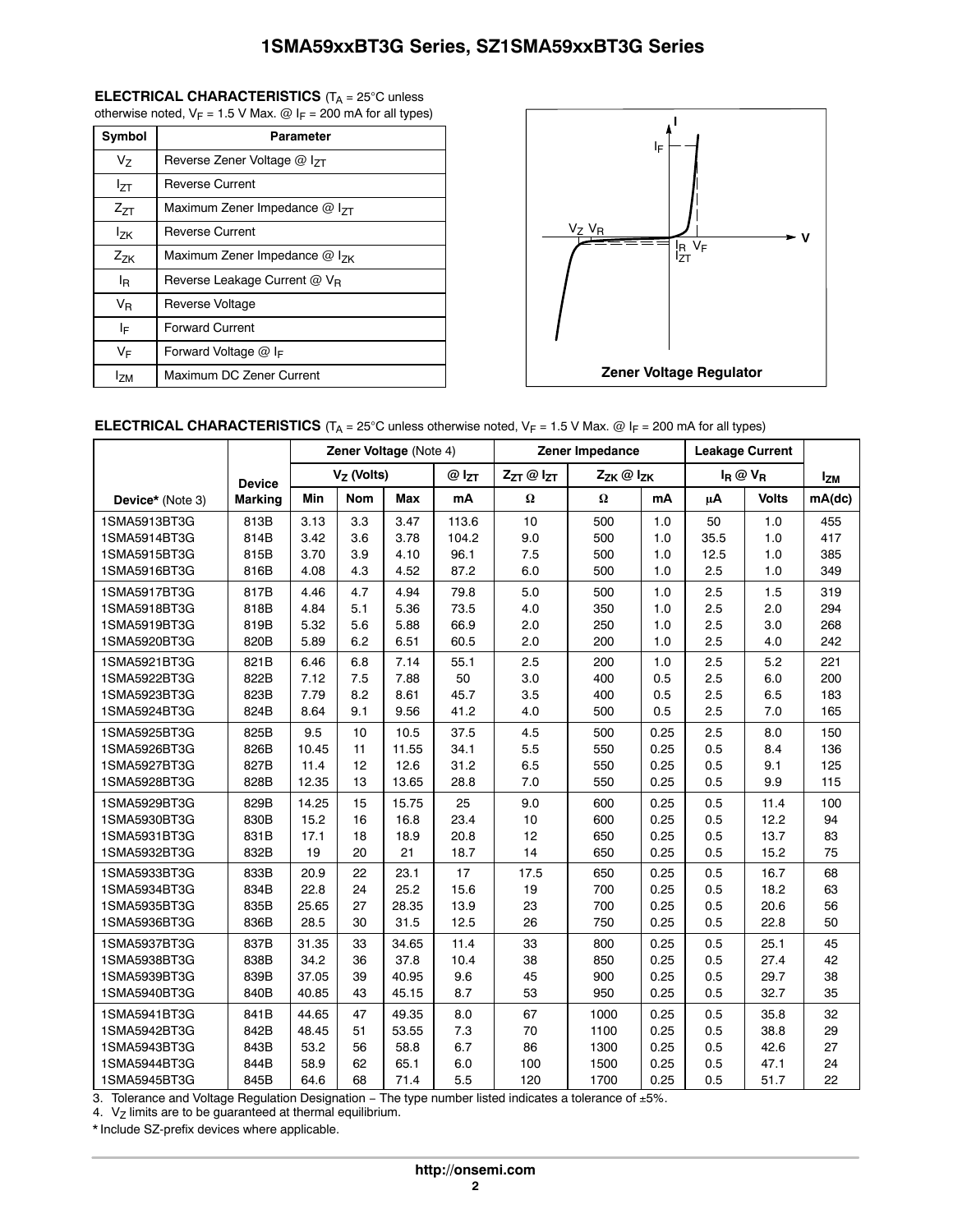RATING AND TYPICAL CHARACTERISTIC CURVES (T<sub>A</sub> = 25<sup>°</sup>C)



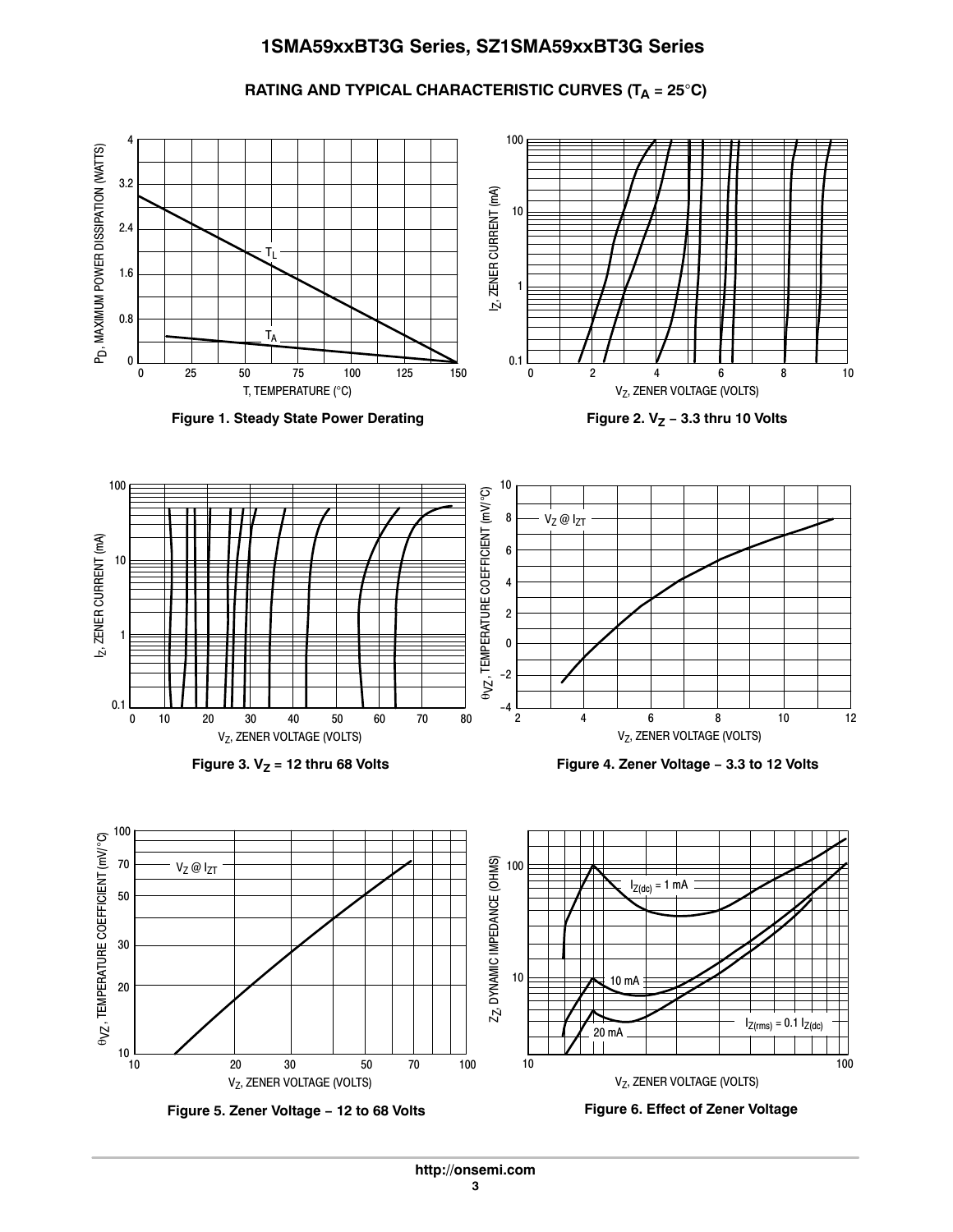RATING AND TYPICAL CHARACTERISTIC CURVES (T<sub>A</sub> = 25<sup>°</sup>C)



Figure 9. Pulse Waveform **Figure 10. Pulse Waveform**